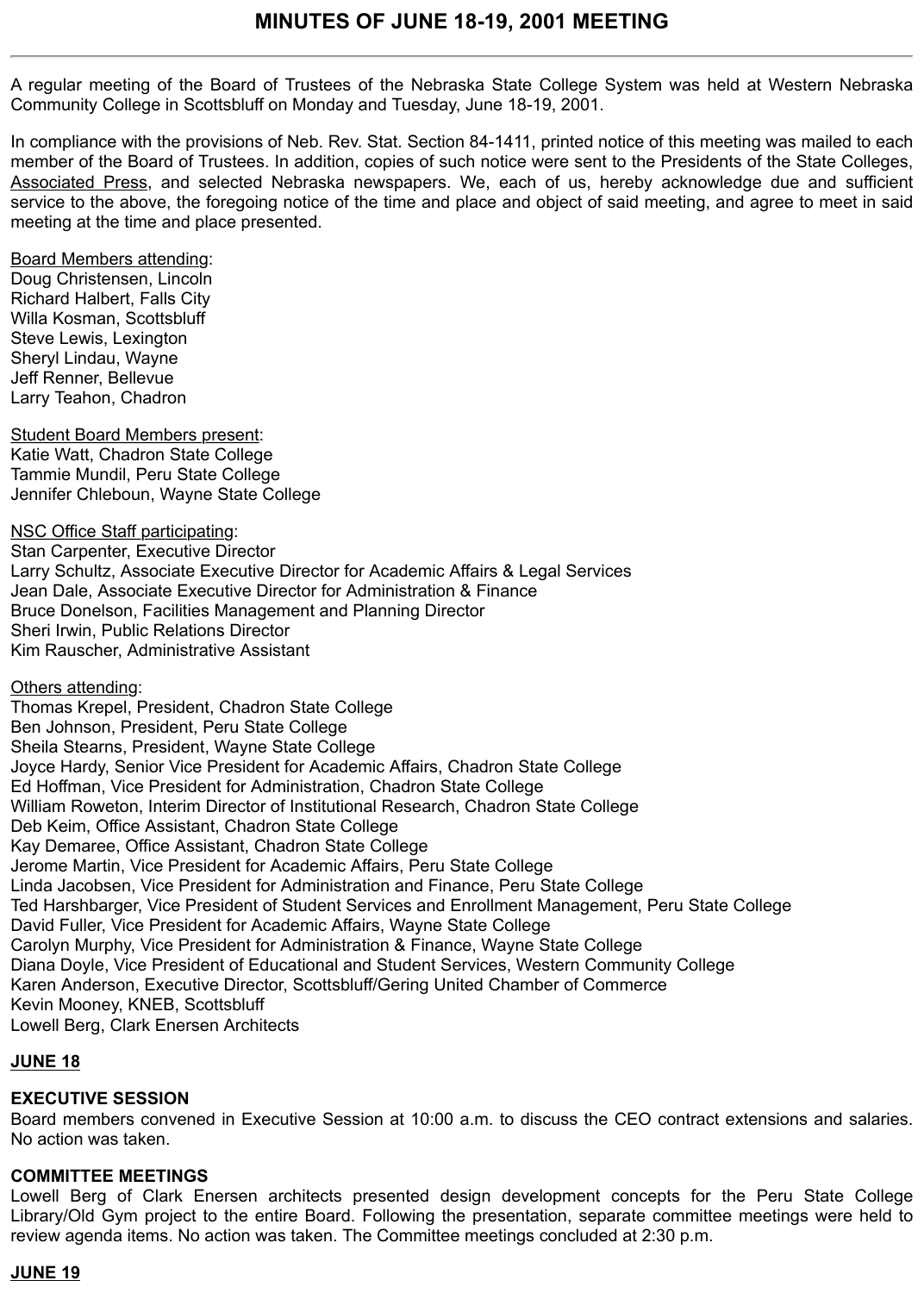## **CALL TO ORDER—BUSINESS MEETING**

Board Chair Renner called the business meeting to order at 9:30 a.m.

# **APPROVAL OF THE AGENDA**

The meeting agenda for June 19 was approved as presented.

## **APPROVAL OF MINUTES FROM THE MAY 21 MEETING**

Minutes of the May 21 meeting were unanimously approved. Voting aye: Christensen, Halbert, Kosman, Lewis, Lindau, Renner and Teahon. Voting nay: None. Student Opinion aye: Chleboun, Mundil, and Watt.

## **PUBLIC COMMENT**

Karen Anderson, Executive Director of the Scottsbluff/Gering United Chamber of Commerce, welcomed Board members to Scottsbluff.

## **ITEMS FOR DISCUSSION AND ACTION**

## **Academic and Personnel Committee**

#### Personnel Recommendations

A motion to approve the personnel recommendations submitted by the colleges was unanimously approved. Voting aye: Christensen, Halbert, Kosman, Lewis, Lindau, Renner and Teahon. Voting nay: None. Student Opinion aye: Chleboun, Mundil, and Watt.

## CEO Contract Extensions and Salaries

A motion to approve a 5.5% salary increase for 2001-02 and contract extension until June 30, 2003 for the following individuals was unanimously approved.

Stan Carpenter, NSC Executive Director \$147,700

Tom Krepel, President, Chadron State College \$129,939, plus housing allowance of \$14,000 Ben Johnson, President, Peru State College \$125,571, plus housing allowance of \$ 7,000

Sheila Stearns, President, Wayne State College \$131,031, plus housing allowance of \$14,000

Voting aye: Christensen, Halbert, Kosman, Lewis, Lindau, Renner and Teahon. Voting nay: None. Student Opinion aye: Chleboun, Mundil, and Watt.

#### Faculty and Staff Salary Recommendations

A motion to approve the 2001-02 salary recommendations as submitted by the Executive Director and the college presidents was unanimously approved. Voting aye: Christensen, Halbert, Kosman, Lewis, Lindau, Renner and Teahon. Voting nay: None. Student Opinion aye: Chleboun, Mundil, and Watt.

#### **Fiscal and Facilities Committee**

Contracts and Change Orders

A motion to approve the following contracts submitted by the colleges was unanimously approved. Voting aye: Christensen, Halbert, Kosman, Lewis, Lindau, Renner and Teahon. Voting nay: None. Student Opinion aye: Chleboun, Mundil, and Watt.

Peru Contract

· Health and Fitness Complex program statement (\$80,000 plus \$2,000 reimbursable expenses)

Wayne Contracts

· Memorial Stadium professional services (\$55,290 in addition to \$63,800 for track and ADA seating previously approved)

· Recreation Center floor replacement Phase II (\$153,288)

#### Distribution of Funds for FY02

A motion to approve the distribution of funds for fiscal year 2001-02 as shown was unanimously approved. Voting aye: Christensen, Halbert, Kosman, Lewis, Lindau, Renner and Teahon. Voting nay: None. Student Opinion aye: Chleboun, Mundil, and Watt. The Committee requested a report on progress of participation in the Davis Minority Scholarship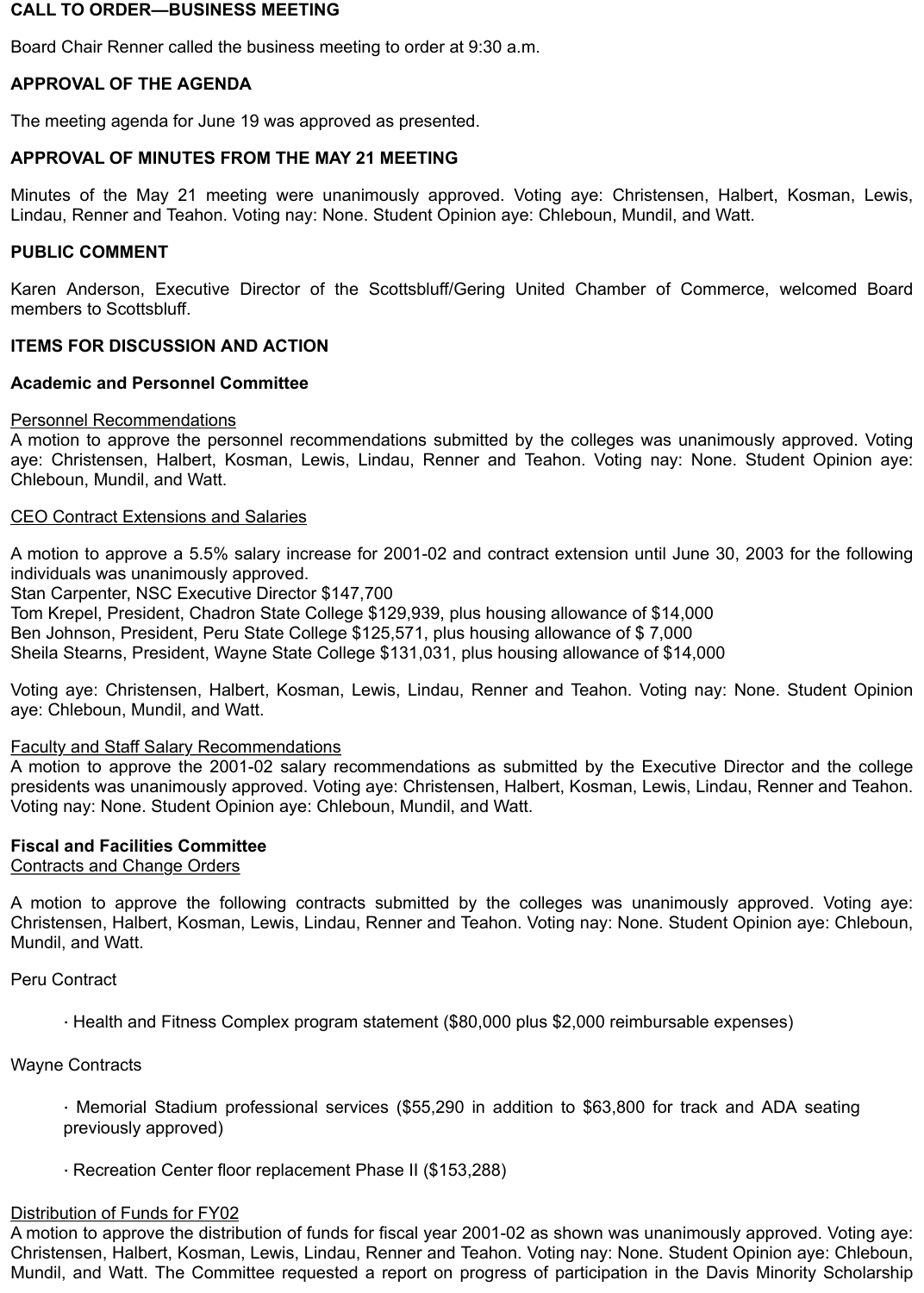|                                                     | <b>CSC</b> | <b>PSC</b> | <b>WSC</b> | <b>SO</b>  | <b>TOTAL</b> |
|-----------------------------------------------------|------------|------------|------------|------------|--------------|
| 2000-01 General Funds                               | 11,833,259 | 6,318,789  | 13,741,087 | 1,019,043  | 32,912,178   |
|                                                     |            |            |            |            |              |
| 2000-01 Cash Funds                                  | 4,829,771  | 2,856,875  | 6,425,600  |            | 14, 112, 246 |
| Total GF/CF Base 2000-01                            | 16,663,030 | 9,175,664  | 20,166,687 | 1,019,043  | 47,024,424   |
| Less 1-time scholarship approp.                     |            |            |            | $-200,000$ | $-200,000$   |
| Salary Increases                                    | 652,730    | 365,984    | 791,733    | 33,961     | 1,844,408    |
| Additional Salary Increases (Bargaining Agreements) | 40,810     | 22,942     | 63,253     | 0          | 127,005      |
| Health Insurance Increases                          | 85,154     | 55,828     | 105,171    | 3,830      | 249,983      |
| Operating Expense/Instructional Equip. Increases    | 114,201    | 70,120     | 137,483    | 41,995     | 363,798      |
| Instructional Equipment Increases                   | 0          | 0          | 0          | 0          | 0            |
| LB 1100 Depreciation                                | 0          | 43,534     | 0          | 0          | 43,534       |
| New Building Openings                               | 0          | 78,000     | 116,501    | 0          | 194,501      |
| <b>TSB Rates</b>                                    | 28,062     | 10,824     | 12,500     | 0          | 51,386       |
| Tri-State Grad Center                               |            |            |            | 1,351      | 1,351        |
| <b>WSC Additional Utilities/Deficit</b>             |            |            | 347,492    |            | 347,492      |
| <b>Total General Fund Increase</b>                  | 964,490    | 603,697    | 1,574,133  | $-118,862$ | 3,023,458    |
| 01-02 General Fund Base                             | 12,754,215 | 6,966,020  | 15,315,220 | 900,181    | 35,935,636   |
| % General Fund Increase                             | 7.78%      | 10.24%     | 11.46%     | $-11.66%$  | 9.19%        |
| <b>Cash Fund Increase</b>                           |            |            |            |            |              |
| Tuition Increase                                    | 276,765    | 154,349    | 331,912    |            | 763,026      |
| 01-02 Cash Fund Base                                | 5,106,536  | 3,011,224  | 6,757,512  |            | 14,875,272   |
| % Cash Fund Increase                                | 5.73%      | 5.40%      | 5.17%      |            | 5.41%        |
| <b>Total General and Cash Fund Increase</b>         | 1,197,721  | 801,580    | 1,906,045  | $-118,862$ | 3,786,484    |
| 01-02 GF/CF Base                                    | 17,860,751 | 9,977,244  | 22,072,732 | 900,181    | 50,810,908   |
| 01-02 GF/CF % Increase                              | 7.19%      | 8.74%      | 9.45%      | $-11.66%$  | 8.05%        |
|                                                     |            |            |            |            |              |
| General Funds                                       | 12,754,215 | 6,966,020  | 15,315,220 | 900,181    | 35,935,636   |
| Cash Funds                                          | 5,106,536  | 3,011,224  | 6,757,512  | 0          | 14,875,272   |
| Subtotal                                            | 17,860,751 | 9,977,244  | 22,072,732 | 900,181    | 50,810,908   |
| Federal Funds                                       | 7,548,000  | 4,866,090  | 3,188,000  | 0          | 15,602,090   |
| Revolving Funds                                     | 2,357,110  | 884,936    | 2,829,900  | 0          | 6,071,946    |
| All Funds Total                                     | 27,765,861 | 15,728,270 | 28,090,632 | 900,181    | 72,484,944   |

#### **Tuition Rates**

A motion to approve a 6% tuition increase resulting in the following tuition rates per credit hour for 2001-02 was unanimously approved. Voting aye: Christensen, Halbert, Kosman, Lewis, Lindau, Renner and Teahon. Voting nay: None. Student Opinion aye: Chleboun, Mundil, and Watt.

Undergraduate, resident \$ 69.75 Graduate, resident \$ 87.75 Undergraduate, non-resident \$139.50 Graduate, non-resident \$175.50

#### Fee Schedules

A motion to approve the proposed fee schedules for 2001-02 as submitted by the colleges was unanimously approved.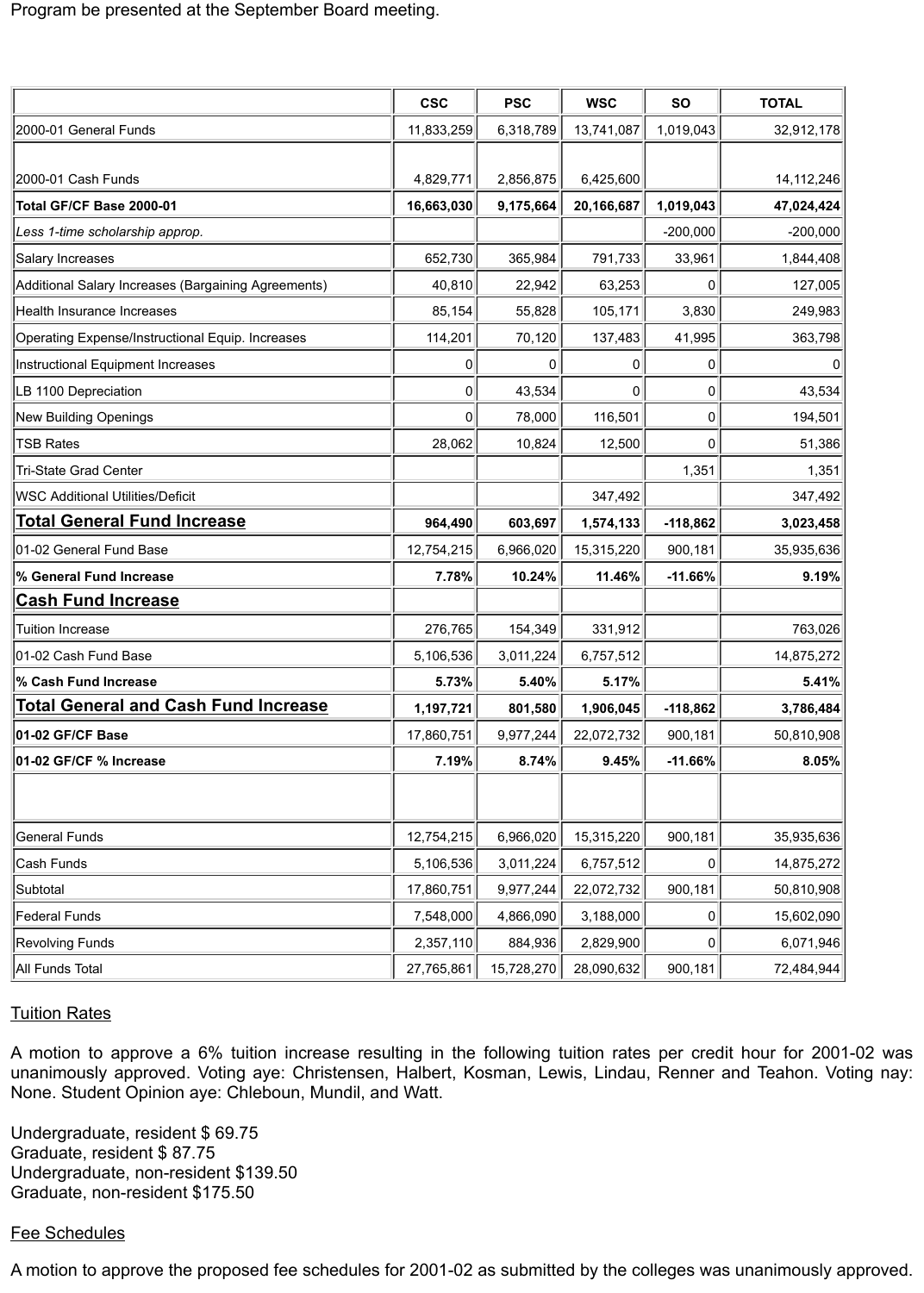Voting aye: Christensen, Halbert, Kosman, Lewis, Lindau, Renner and Teahon. Voting nay: None. Student Opinion aye: Chleboun, Mundil, and Watt.

#### Room and Board Rates

A motion to approve the 2001-02 room and board rate proposals as submitted by the colleges was unanimously approved. Voting aye: Christensen, Halbert, Kosman, Lewis, Lindau, Renner and Teahon. Voting nay: None. Student Opinion aye: Chleboun, Mundil, and Watt.

In summary:

Chadron 10-meal plan: \$859 15-meal plan: \$893 Double room: \$822

Peru 10-meal plan: \$891 15-meal plan: \$943 Double room: \$955

Wayne 10-meal plan: \$885 15-meal plan: \$920 Double room: \$840

## Depositories and Signatories

A motion to approve the depositories and signatories submitted by the colleges was unanimously approved. Voting aye: Christensen, Halbert, Kosman, Lewis, Renner and Teahon. Voting nay: None. Abstaining: Lindau. Student Opinion aye: Chleboun, Mundil, and Watt.

## **Preliminary Operating Budgets**

A motion to approve the preliminary 2001-02 operating budgets as submitted by the System Office and the colleges was unanimously approved. Voting aye: Christensen, Halbert, Kosman, Lewis, Lindau, Renner and Teahon. Voting nay: None. Student Opinion aye: Chleboun, Mundil, and Watt.

## **Preliminary Revenue Bond Operating Budgets**

A motion to approve the preliminary 2001-02 revenue bond operating budgets as submitted by the colleges was unanimously approved. Voting aye: Christensen, Halbert, Kosman, Lewis, Lindau, Renner and Teahon. Voting nay: None. Student Opinion aye: Chleboun, Mundil, and Watt.

#### Final Approval of Wayne State Power Plant Build Option

A motion to request approval of the Governor to build a new power plant at Wayne State College and give notice of intent to Energy Systems Corporation was unanimously approved. Voting aye: Christensen, Halbert, Kosman, Lewis, Lindau, Renner and Teahon. Voting nay: None. Student Opinion aye: Chleboun, Mundil, and Watt.

#### Peru Library/Old Gym Design Development Documents

A motion to accept the design development documents for the Peru Library/Old Gym project was unanimously approved. Voting aye: Christensen, Halbert, Kosman, Lewis, Lindau, Renner and Teahon. Voting nay: None. Student Opinion aye: Chleboun, Mundil, and Watt.

#### Wayne Memorial Stadium Entry Plaza, Restrooms and Track Design Development Documents

A motion to approve the design development documents for the Wayne Memorial Stadium Entry Plaza, Restrooms and Track project was unanimously approved. Voting aye: Christensen, Halbert, Kosman, Lewis, Lindau, Renner and Teahon. Voting nay: None. Student Opinion aye: Chleboun, Mundil, and Watt.

## Substantial Completion of Peru's Campus Services Building Addition and Hoyt Science Building Addition

A motion to ratify substantial completion of a portion of the Peru State College Campus Services Building Addition and give the Inspection Committee authority to determine substantial completion status of subsequent portions of the Campus Services Building project and the Hoyt Science Building Addition was unanimously approved. Voting aye: Christensen, Halbert, Kosman, Lewis, Lindau, Renner and Teahon. Voting nay: None. Student Opinion aye: Chleboun, Mundil, and Watt.

# Peru, Use of Capital Improvement Fee Funds

A motion to approve a change in the funding sources for the Hoyt Science Building as follows: Reduce the PSC Foundation fund commitment by \$100,449 and replace that amount with money from the capital improvement fee fund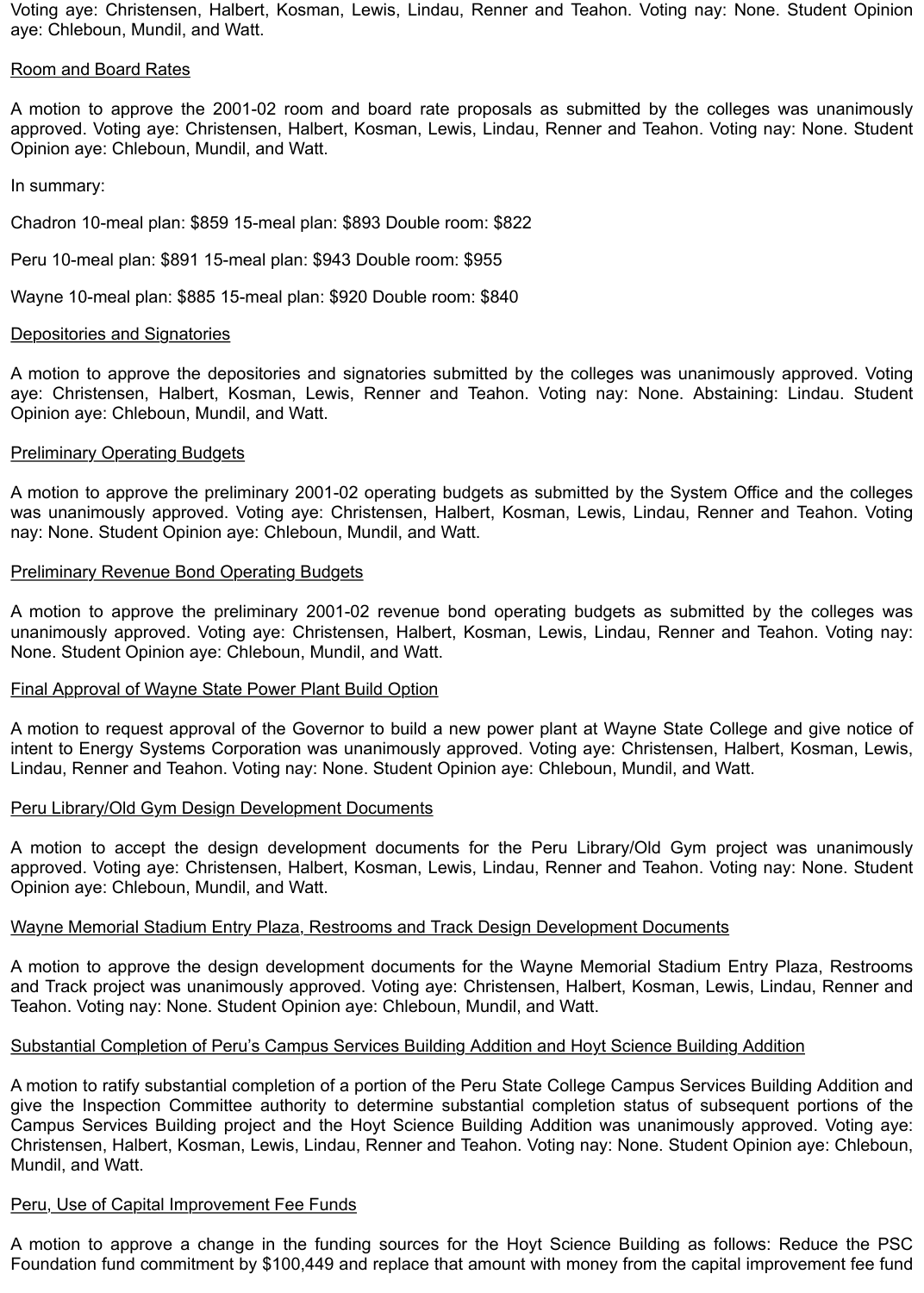was unanimously approved. Voting aye: Christensen, Halbert, Kosman, Lewis, Lindau, Renner and Teahon. Voting nay: None. Student Opinion aye: Chleboun, Mundil, and Watt.

# **ITEMS FOR INFORMATION AND DISCUSSION**

# **Academic and Personnel Committee**

#### Personnel Actions

Personnel actions not requiring Board approval were reported for information.

## Equal Opportunity Employer Report

A summary of full-time employed staff on each campus for fall 2000 was provided to Board members.

Enrollment Report

Enrollment for the spring 2001 semester was reported to the Board.

Graduation Report

Each college provided a summary of graduates per degree and discipline.

## **Instructional Load Report**

A summary of student credit hour production and FTE faculty for the spring 2001 semester was provided to Board members.

## Peru Benchmarks

Peru's annual report of progress toward benchmarks established to address the postsecondary education needs in southeast Nebraska was presented to the Board. The report will be forwarded to the Coordinating Commission.

## **Fiscal and Facilities Committee**

## Grant Applications and Awards

The following grant applications and award were presented as information items.

Chadron Application

· Native American Storytelling Festival (Kinder Morgan Foundation) -- \$5,000

## Wayne Application

· Northeast Nebraska SCRIPT Grant/Early Childhood Care & Education (Nebr. Dept. of Education) -- \$20,000

## Wayne Award

· Pre-Calculus Topics (Corp. for National Service) -- \$2,200

#### **Contracts**

The following contracts were provided as information items.

# Peru Contracts

- · Physical Plant (steam line replacement) -- \$5,250
- · Campus (copy machine lease) -- \$3,643.88 per month for 126,086 copies
- · A.D. Majors Hall (lease) -- \$29,960.82 and not to exceed \$7,423.92 for utilities
- · Complex Rock Parking Lot (lease parking) -- \$600

# Wayne Contract

· Memorial Stadium (presentation/fundraising 3D images) -- \$3,500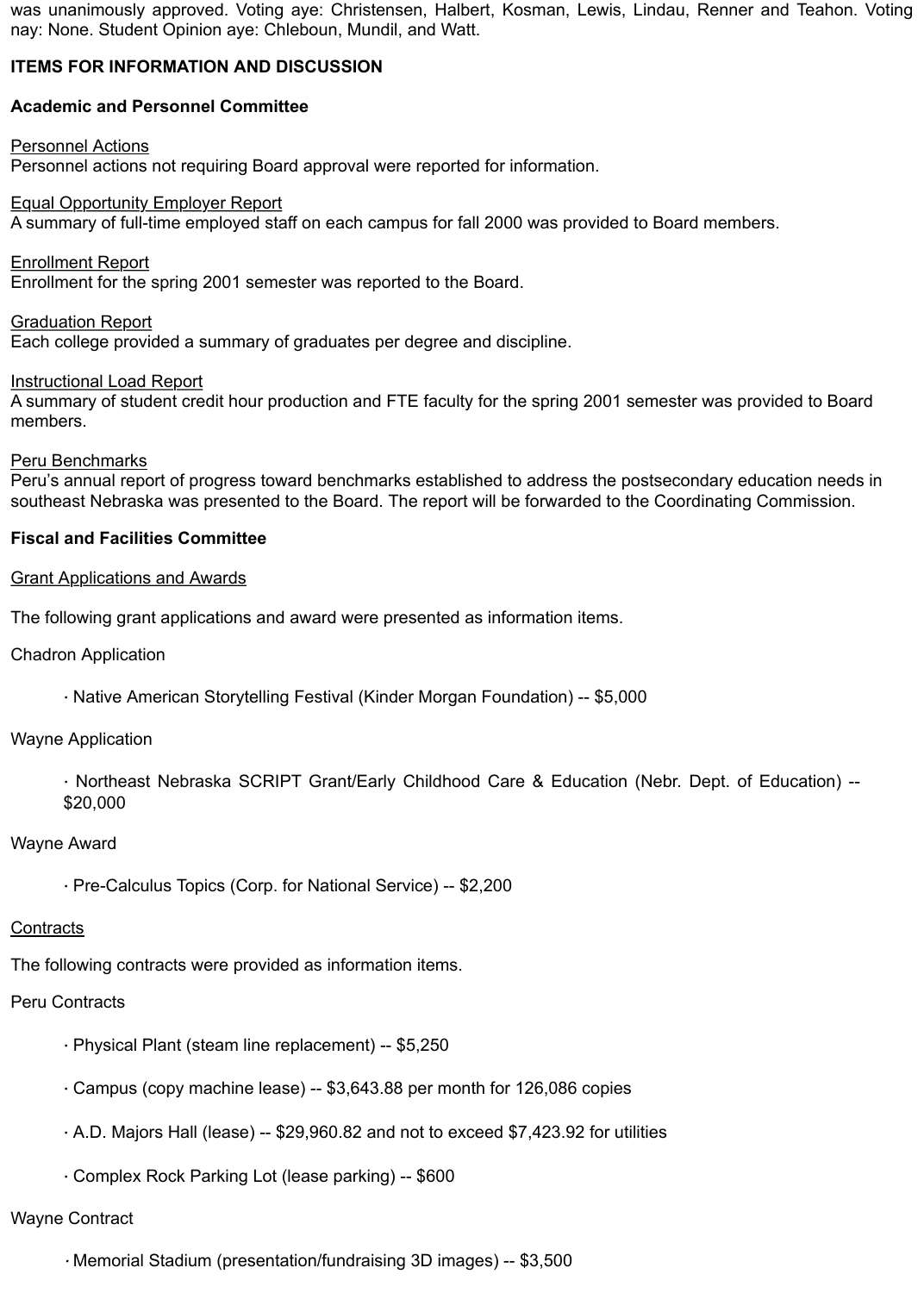#### LB 309 Funding

The following Task Force for Building Renewal (LB 309) allocations and retrievals were reported to the Board. Chadron Allocation:

· Burkhiser design of roof replacement -- \$12,750

# Peru Allocations:

- · A.V. Larsen design for roof replacement -- \$12,750
- · Wheeler Activitiy Center swimming pool filter replacement -- \$38,250
- · T.J. Majors Hall design of HVAC system -- \$12,750

# Peru Retrievals:

- · Wheeler Center/Natatorium HVACC repair -- \$1,007.25 project completed
- · T.J. Majors plaster ceiling replacement -- \$24,080.61 project completed
- · Campus emergency electrical repair -- \$36,177.87 project completed

## Wayne Retrievals:

- · Benthack Hall design of lighting system -- \$77.75 project completed
- · Campus sewage pump lift station -- \$902.20 project completed

## Physical Plant Status Report

The colleges provided status reports on their physical plant projects.

#### **Occupancy and Income Report**

The colleges provided information on occupancy and the income earned on the revenue bond facilities during the spring 2001 semester.

#### Revised Operating Budgets FY01

Revised 2000-01 operating budgets were provided by the colleges for information.

#### Revised Revenue Bond Operating Budgets FY01

The colleges provided revised revenue bond operating budgets for the 2000-01 fiscal year.

## Peru, Majors Hall Lease Renewal

Peru's request to renew the A.D. Majors Hall lease agreement for July 1, 2001 through June 30, 2002 at a rate of \$1.13 per square foot for 26,514 square feet (for a total of \$29,960.82) has been approved by the Executive Director. The college is also authorized to use general funds to pay annual utility costs, with the cost not to exceed \$7,423.92.

## **MISCELLANEOUS INFORMATION ITEMS**

## **Executive Director's Report**

Executive Director Carpenter stated that he has attended several meetings of the Coordinating Commission to discuss implementation of the revised statewide comprehensive plan. An additional meeting is contemplated for the late summer or early fall to obtain input on implementation from a wide range of individuals connected to higher education, business and state government.

## Presidents' Reports on Campus Activities